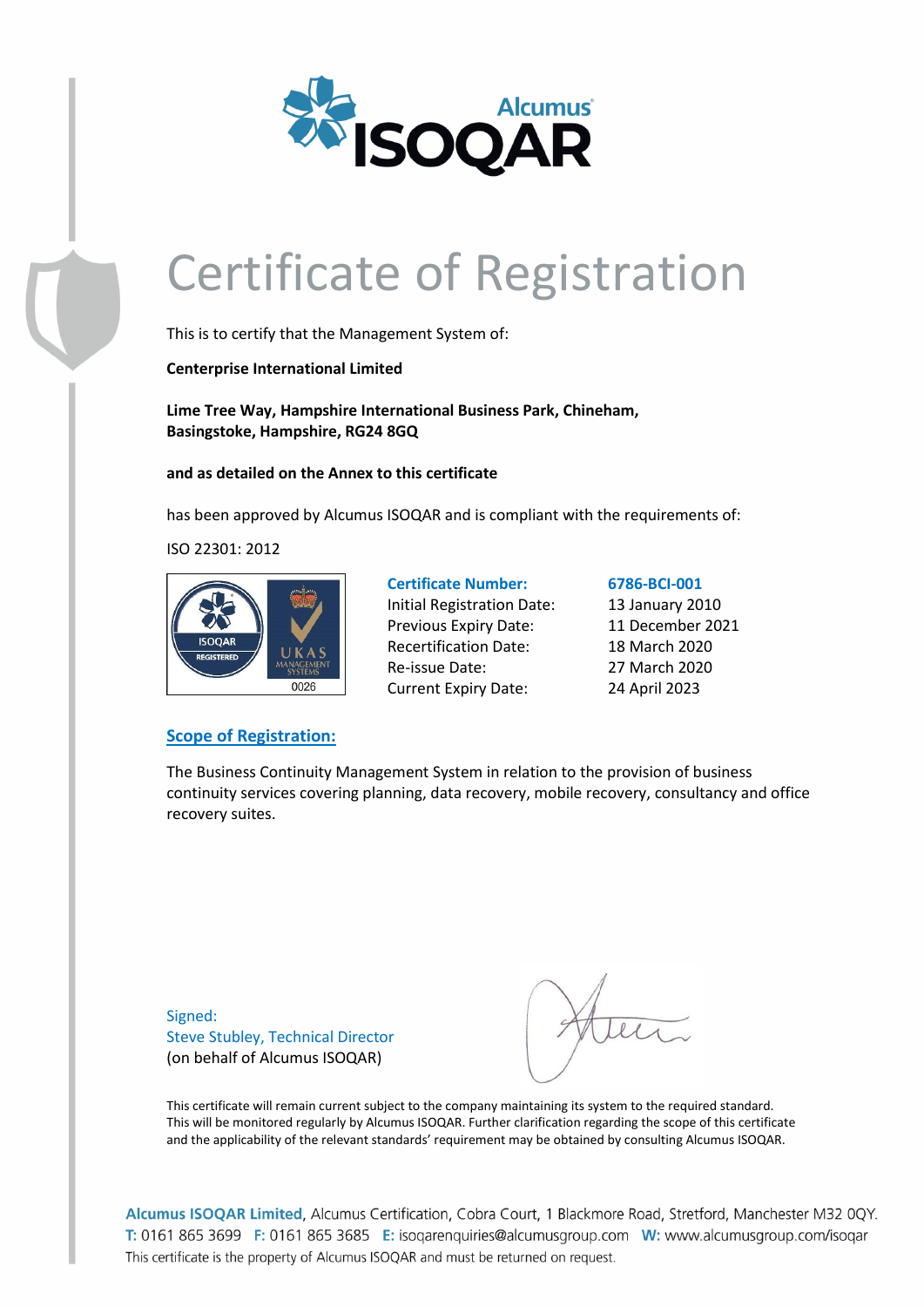

## Certificate Annex

**Centerprise International Limited**

**Annex 1 of 1 to Certificate number 6786-BCI-001 Containing 4 locations including Head Office**

**27 March 2020**

**ISO 22301: 2012**

#### **Scope of Registration:**

The Business Continuity Management System in relation to the provision of business continuity services covering planning, data recovery, mobile recovery, consultancy and office recovery suites.

#### **HEAD OFFICE**

**001** Lime Tree Way, Hampshire International Business Park, Chineham, Basingstoke, Hampshire, RG24 8GQ

### **OTHER LOCATIONS**

- **002** 9 Alder Avenue, Dyffryn Business Park, Ystrad Mynach, Hengoed, Wales, CF82 7RJ
- **003** Unit 1, Quadtech, Boundary Way, Hemel Hempstead, Hertfordshire, HP2 7SJ
- **006** Units 3&4, Highlands Court, Cranmore Avenue, Shirley, Solihull, Birmingham, B90 4LE

Signed: Steve Stubley, Technical Director (on behalf of Alcumus ISOQAR)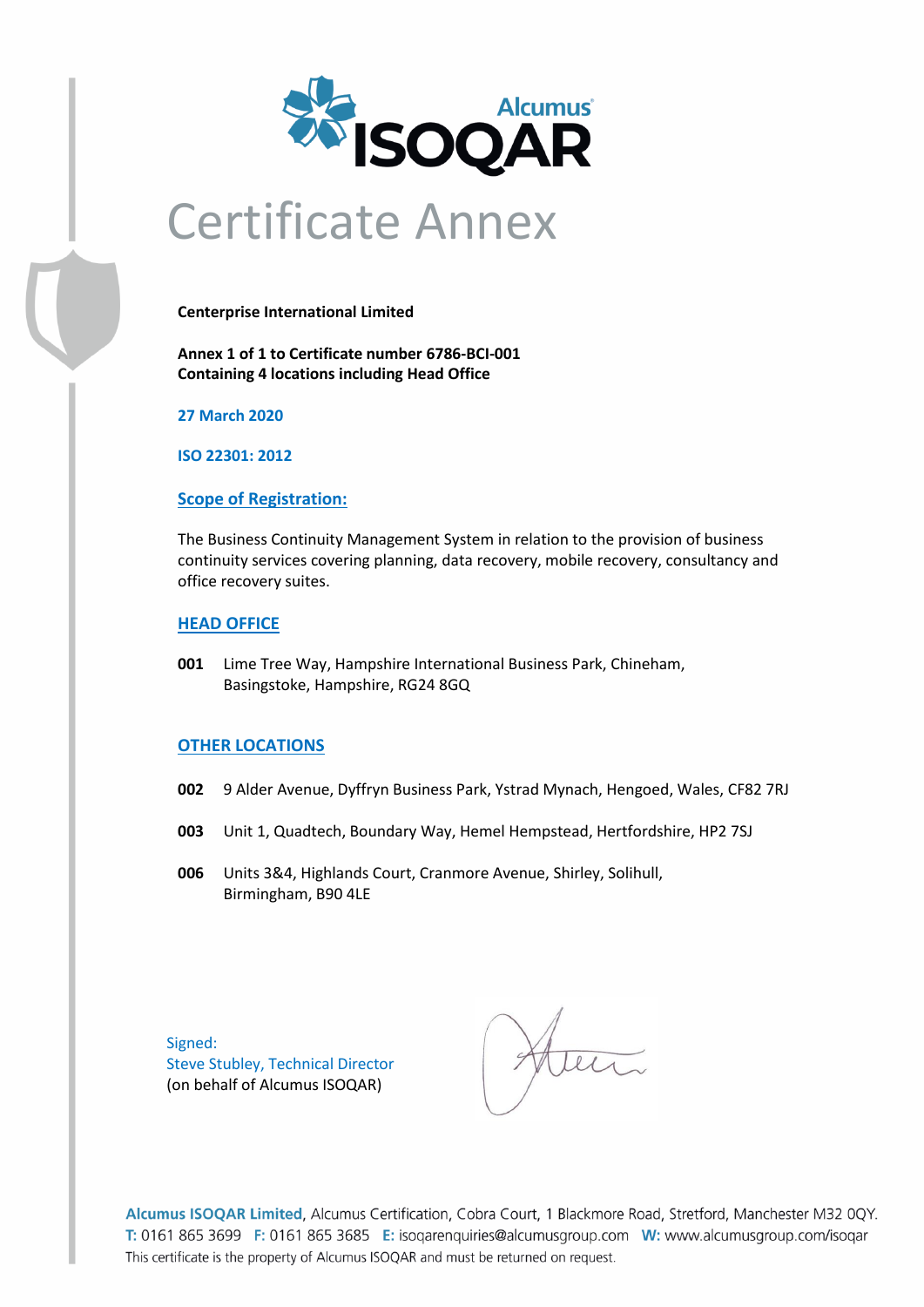

This is to certify that the Management System of:

### **Centerprise International Limited**

has been approved by Alcumus ISOQAR and is compliant with the requirements of:

ISO 22301: 2012



## Initial Registration Date: 13 January 2010 Previous Expiry Date: 11 December 2021 Recertification Date: 18 March 2020 Re-Issue Date: 27 March 2020

#### **Certificate Number: 6786-BCI-002**

Current Expiry Date: 24 April 2023

The validity of this certificate depends on the validity of the main certificate and is one of several issued to registration number 6786-BCI-001

### **Site Address:**

**9 Alder Avenue, Dyffryn Business Park, Ystrad Mynach, Hengoed, Wales, CF82 7RJ**

#### **Scope of Registration:**

Steve Stubley, Technical Director (on behalf of Alcumus ISOQAR)

The Business Continuity Management System in relation to the provision of business continuity services covering planning, data recovery, mobile recovery, consultancy and office recovery suites.

Signed:

This certificate will remain current subject to the company maintaining its system to the required standard. This will be monitored regularly by Alcumus ISOQAR. Further clarification regarding the scope of this certificate and the applicability of the relevant standards' requirement may be obtained by consulting Alcumus ISOQAR.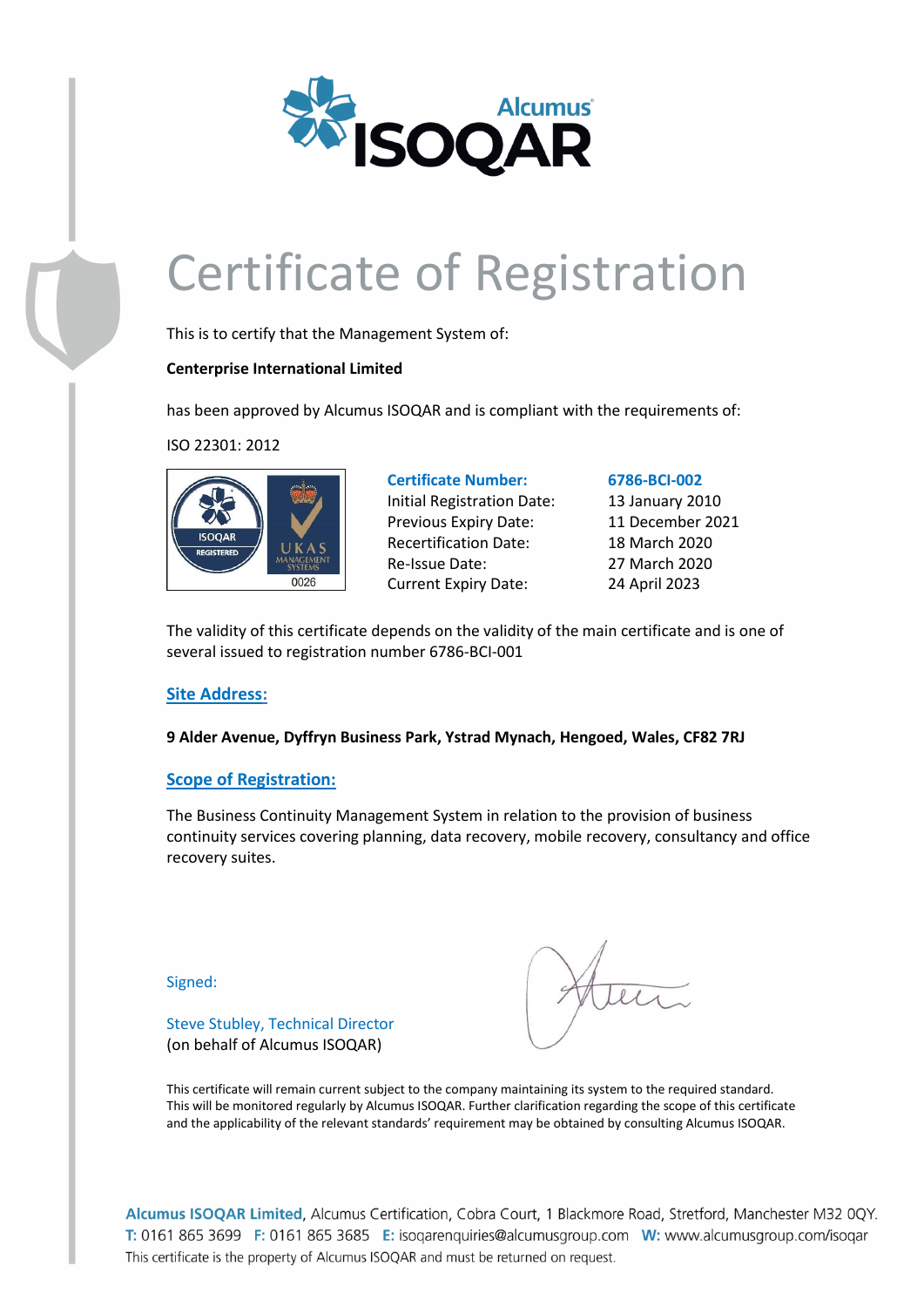

This is to certify that the Management System of:

### **Centerprise International Limited**

has been approved by Alcumus ISOQAR and is compliant with the requirements of:

ISO 22301: 2012



### **Certificate Number: 6786-BCI-003** Initial Registration Date: 13 January 2010 Previous Expiry Date: 11 December 2021 Recertification Date: 18 March 2020 Re-Issue Date: 27 March 2020

Current Expiry Date: 24 April 2023

The validity of this certificate depends on the validity of the main certificate and is one of several issued to registration number 6786-BCI-001

### **Site Address:**

**Unit 1, Quadtech, Boundary Way, Hemel Hempstead, Hertfordshire, HP2 7SJ**

### **Scope of Registration:**

Steve Stubley, Technical Director (on behalf of Alcumus ISOQAR)

The Business Continuity Management System in relation to the provision of business continuity services covering planning, data recovery, mobile recovery, consultancy and office recovery suites.

Signed:

This certificate will remain current subject to the company maintaining its system to the required standard. This will be monitored regularly by Alcumus ISOQAR. Further clarification regarding the scope of this certificate and the applicability of the relevant standards' requirement may be obtained by consulting Alcumus ISOQAR.